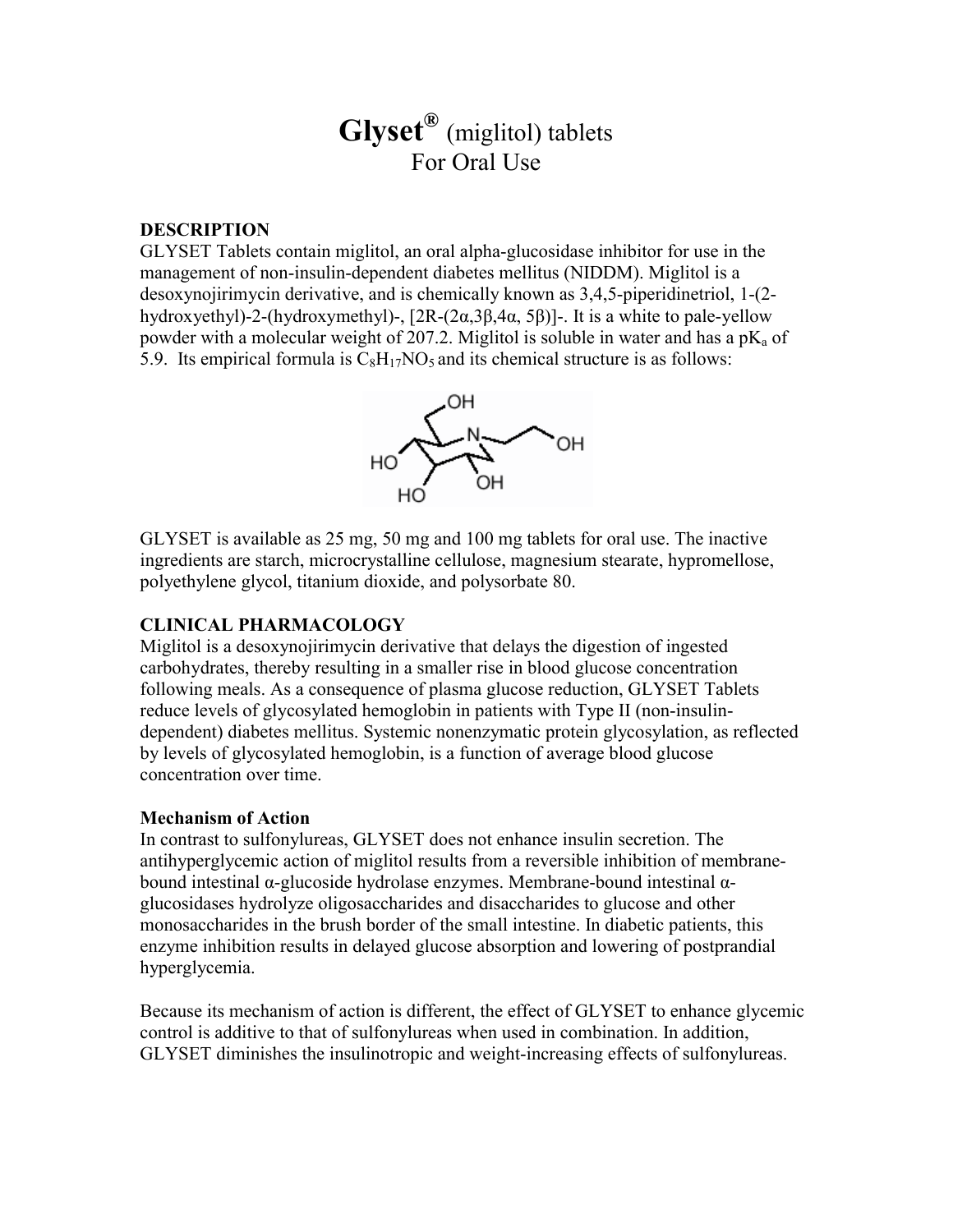Miglitol has minor inhibitory activity against lactase and consequently, at the recommended doses, would not be expected to induce lactose intolerance.

## **Pharmacokinetics**

### *Absorption*

Absorption of miglitol is saturable at high doses: a dose of 25 mg is completely absorbed, whereas a dose of 100 mg is 50% - 70% absorbed. For all doses, peak concentrations are reached in 2 to 3 hours. There is no evidence that systemic absorption of miglitol contributes to its therapeutic effect.

### *Distribution*

The protein binding of miglitol is negligible (<4.0%). Miglitol has a volume of distribution of 0.18 L/kg, consistent with distribution primarily into the extracellular fluid.

## *Metabolism*

Miglitol is not metabolized in humans or in any animal species studied. No metabolites have been detected in plasma, urine or feces, indicating a lack of either systemic or presystemic metabolism.

## *Excretion*

Miglitol is eliminated by renal excretion as unchanged drug. Following a 25 mg dose, over 95% of the dose is recovered in the urine within 24 hours. At higher doses, the cumulative recovery of drug from urine is somewhat lower due to the incomplete bioavailability. The elimination half-life of miglitol from plasma is approximately 2 hours.

## **Special Populations**

## *Renal Impairment*

Because miglitol is excreted primarily by the kidneys, accumulation of miglitol is expected in patients with renal impairment. Patients with creatinine clearance <25 mL/min taking 25 mg 3 times daily, exhibited a greater than two-fold increase in miglitol plasma levels as compared to subjects with creatinine clearance >60 mL/min. Dosage adjustment to correct the increased plasma concentrations is not feasible because miglitol acts locally. Little information is available on the safety of miglitol in patients with creatinine clearance <25 mL/min. Therefore, treatment of these patients with miglitol is not recommended.

## *Hepatic impairment*

Miglitol pharmacokinetics were not altered in cirrhotic patients relative to healthy control subjects. Since miglitol is not metabolized, no influence of hepatic function on the kinetics of miglitol is expected.

## *Gender*

No significant difference in the pharmacokinetics of miglitol was observed between elderly men and women when body weight was considered.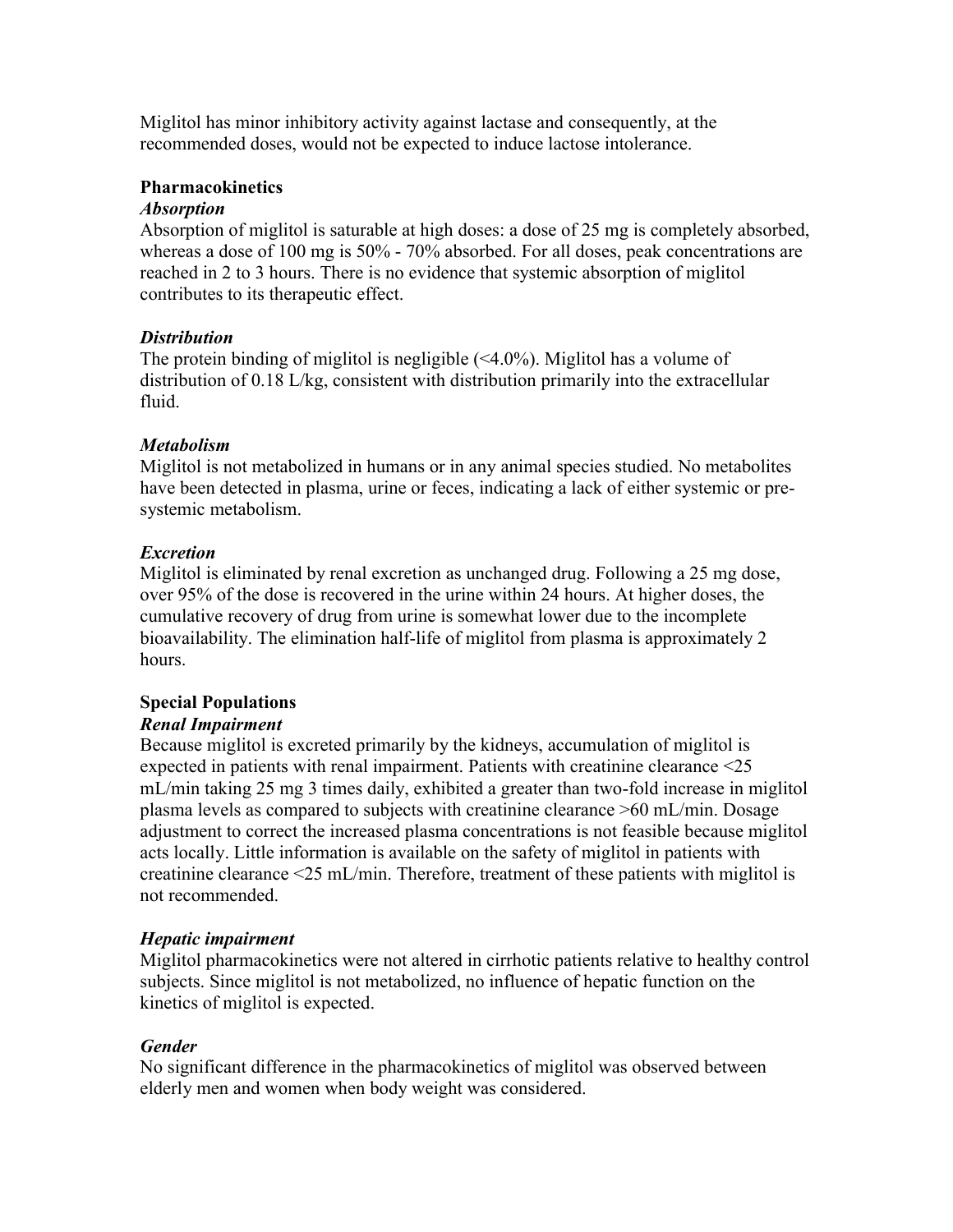#### *Race*

Several pharmacokinetic studies were conducted in Japanese volunteers, with results similar to those observed in Caucasians. A study comparing the pharmacodynamic response to a single 50 mg dose in Black and Caucasian healthy volunteers indicated similar glucose and insulin responses in both populations.

#### **CLINICAL STUDIES Clinical Experience in Non-Insulin-Dependent Diabetes Mellitus (NIDDM) Patients on Dietary Treatment Only**

GLYSET Tablets were evaluated in two U.S. and three non-U.S. controlled, fixed-dose, monotherapy studies, in which 735 patients treated with GLYSET were evaluated for efficacy analyses (see Table 1).

In Study 1, a 1-year study in which GLYSET was evaluated as monotherapy and also as combination therapy, there was a statistically significantly smaller increase in mean glycosylated hemoglobin (HbA1c) over time in the miglitol 50 mg 3 times daily monotherapy arm compared to placebo. Significant reductions in mean fasting and postprandial plasma glucose levels and in mean postprandial insulin levels were observed in patients treated with GLYSET compared with the placebo group.

In Study 2, a 14-week study, there was a significant decrease in HbA1c in patients receiving GLYSET 50 mg 3 times daily or 100 mg 3 times daily compared to placebo. In addition, there were significant reductions in postprandial plasma glucose and postprandial serum insulin levels compared to placebo.

Study 3, was a 6-month dose-ranging trial evaluating GLYSET at doses from 25 mg 3 times daily, to 200 mg 3 times daily. GLYSET produced a greater reduction in HbA1c than placebo at all doses, although the effect was statistically significant at the 100 mg 3 times daily and 200 mg 3 times daily. In addition, all doses of GLYSET produced significant reductions in postprandial plasma glucose and postprandial insulin levels compared to placebo.

Studies 4 and 5 were 6-month studies evaluating GLYSET at 50 and 100 mg 3 times daily, and 100 mg 3 times daily, respectively. As compared to placebo, GLYSET produced reductions in HbA1c, as well as a significant reduction in postprandial plasma glucose in both studies at the doses employed.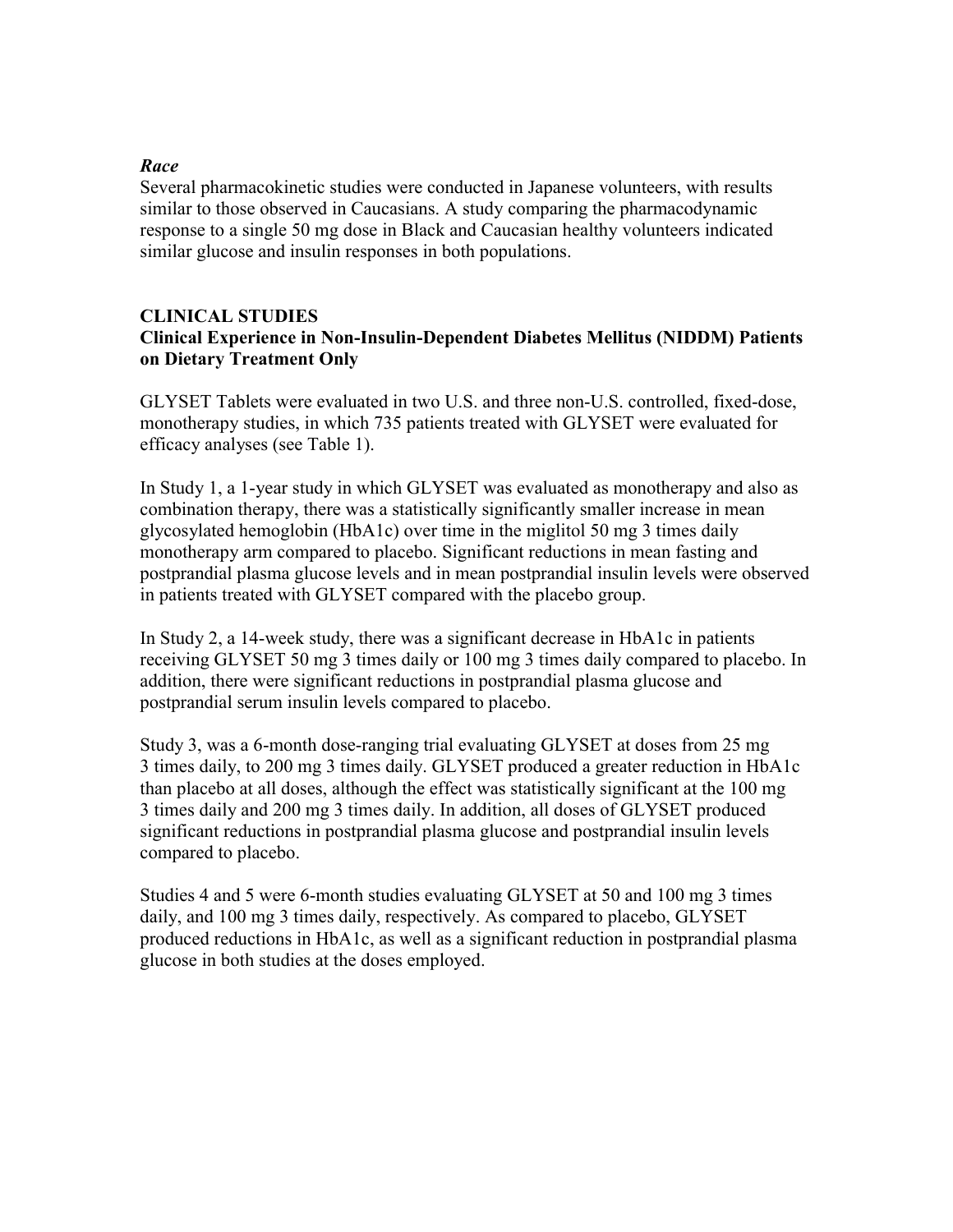| Study          | Treatment                                                 | Mean<br>Change<br>from<br>Baseline* | HbAlc<br>(%)<br>Effect**    | 1-hour<br>Postprandial<br>Glucose<br>(mg/dL)<br>Treatment Mean Change Treatment<br>from<br><b>Baseline</b> | Effect**           |
|----------------|-----------------------------------------------------------|-------------------------------------|-----------------------------|------------------------------------------------------------------------------------------------------------|--------------------|
| $\mathbf{1}$   | Placebo                                                   | $+0.71$                             |                             | $+24$                                                                                                      |                    |
| (U.S.)         | GLYSET 50 mg 3 times daily                                | $+0.13$                             | $-0.58\dagger$              | $-39$                                                                                                      | $-63\dagger$       |
| $\overline{2}$ | Placebo                                                   | $+0.47$                             | ---                         | $+15$                                                                                                      | $---$              |
| (U.S.)         | GLYSET 50 mg 3 times daily<br>GLYSET 100 mg 3 times daily | $-0.22$<br>$-0.28$                  | $-0.69$ †<br>$-0.75\dagger$ | $-52$<br>$-59$                                                                                             | $-67$ †<br>$-74$ † |
| $\overline{3}$ | Placebo                                                   | $+0.18$                             |                             | $+2$                                                                                                       |                    |
| $(non-U.S.)$   | GLYSET 25 mg 3 times daily                                | $-0.08$                             | $-0.26$                     | $-33$                                                                                                      | $-35$ †            |
|                | GLYSET 50 mg 3 times daily                                | $-0.22$                             | $-0.40$                     | $-45$                                                                                                      | $-47†$             |
|                | GLYSET 100 mg 3 times daily                               | $-0.63$                             | $-0.81\dagger$              | $-62$                                                                                                      | $-64$ †            |
|                | GLYSET 200 mg 3 times daily $\ddagger$                    | $-0.84$                             | $-1.02\dagger$              | $-85$                                                                                                      | $-87$ †            |
| $\overline{4}$ | Placebo                                                   | $+0.01$                             |                             | $+8$                                                                                                       | ---                |
| $non-U.S.$ )   | GLYSET 50 mg 3 times daily                                | $-0.35$                             | $-0.36\dagger$              | $-20$                                                                                                      | $-28†$             |
|                | GLYSET 100 mg 3 times daily                               | $-0.57$                             | $-0.58\dagger$              | $-25$                                                                                                      | $-33\dagger$       |
| $\overline{5}$ | Placebo                                                   | $+0.32$                             | ---                         | $+17$                                                                                                      | $---$              |
| $non-U.S.$ )   | GLYSET 100 mg 3 times daily                               | $-0.43$                             | $-0.75\dagger$              | $-38$                                                                                                      | $-55$ †            |
|                |                                                           |                                     |                             |                                                                                                            |                    |

**Table 1 Results of Monotherapy Study with GLYSET**

\* Mean baseline ranged from 7.54 to 8.72% in these studies.

\*\* The result of subtracting the placebo group average.

† p≤ 0.05

‡ Although results for the 200 mg 3 times daily are presented for completeness, the maximum recommended dosage of GLYSET is 100 mg 3 times daily.

## **Clinical Experience in NIDDM Patients Receiving Sulfonylureas**

GLYSET was studied as adjunctive therapy to a background of maximal or near-maximal sulfonylurea (SFU) treatment in three large, double-blind, randomized studies (two U.S. and one non-U.S.) in which 471 patients treated with GLYSET were evaluated for efficacy (see Table 2).

Study 6 included patients under treatment with maximal doses of SFU at entry. At the end of this 14-week study, the mean treatment effects on glycosylated hemoglobin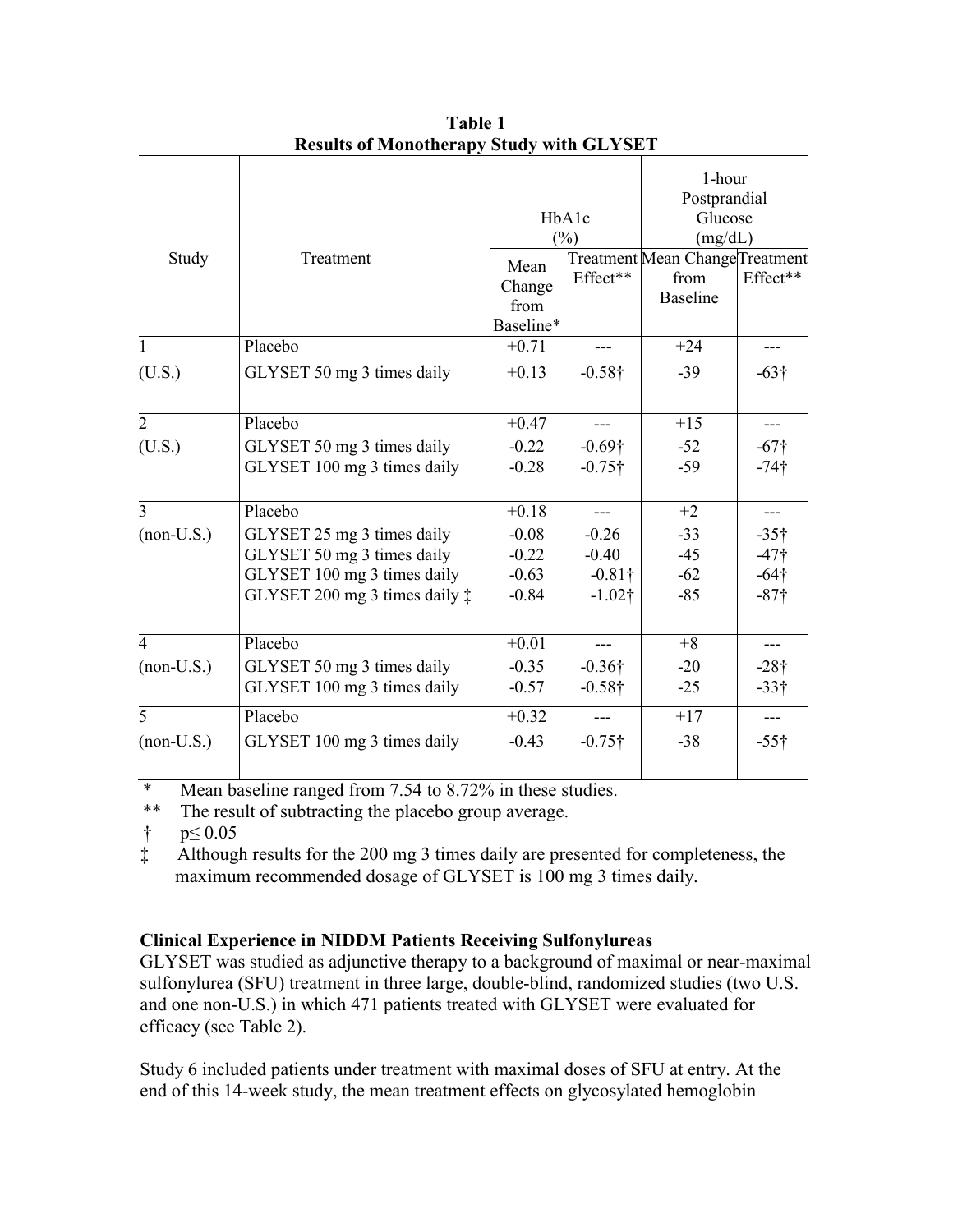(HbA1c) were -0.82% and -0.74% for patients receiving GLYSET 50 mg 3 times daily plus SFU, and GLYSET 100 mg 3 times daily plus SFU, respectively.

Study 7 was a 1-year study in which GLYSET at 25, 50 or 100 mg 3 times daily was added to a maximal dose of glyburide (10 mg twice daily). At the end of this study, the mean treatment effects on HbA1c of GLYSET when added to maximum glyburide therapy were  $-0.30\%$ ,  $-0.62\%$ , and  $-0.73\%$  with 25, 50 and 100 mg 3 times daily dosages of GLYSET, respectively.

In Study 8, the addition of GLYSET 100 mg 3 times daily to a background of treatment with glyburide produced an additional mean treatment effect on HbA1c of -0.66%.

|                          |                                                                | <b>Results of Combination Therapy</b>                  |                |                                                                                |                    |
|--------------------------|----------------------------------------------------------------|--------------------------------------------------------|----------------|--------------------------------------------------------------------------------|--------------------|
|                          |                                                                | with GLYSET Plus Sulfonylurea (SFU)<br>HbAlc<br>$(\%)$ |                | 1-hour<br>Postprandial<br>Glucose<br>(mg/dL)                                   |                    |
| Study                    | Treatment                                                      | from<br>Baseline*                                      |                | Mean Change Treatment Mean Change Treatment<br>Effect** from Baseline Effect** |                    |
| 6<br>(U.S.)              | Placebo + SFU<br>GLYSET 50 mg 3 times daily                    | $+0.33$                                                |                | $-1$                                                                           |                    |
|                          | $+$ SFU<br>GLYSET 100 mg 3 times daily                         | $-0.49$                                                | $-0.82\dagger$ | $-69$                                                                          | $-68+$             |
|                          | $+$ SFU                                                        | $-0.41$                                                | $-0.74$ †      | $-73$                                                                          | $-72$ †            |
| $\overline{7}$<br>(U.S.) | Placebo + SFU<br>GLYSET 25 mg 3 times daily                    | $+1.01$                                                |                | 48                                                                             |                    |
|                          | $+$ SFU<br>GLYSET 50 mg 3 times daily                          | $+0.71$                                                | $-0.30$        | $-2$                                                                           | $-50+$             |
|                          | $+$ SFU<br>GLYSET 100 mg 3 times daily                         | $+0.39$                                                | $-0.62\dagger$ | $-13$                                                                          | $-61\dagger$       |
|                          | $+$ SFU                                                        | $+0.28$                                                | $-0.73\dagger$ | $-33$                                                                          | $-81$ <sup>+</sup> |
| $\overline{8}$           | $Placebo + SFU$<br>(non-U.S.) GLYSET 100 mg 3 times daily      | $+0.16$                                                |                | $+10$                                                                          |                    |
|                          | $+$ SFU                                                        | $-0.50$                                                | $-0.66\dagger$ | $-36$                                                                          | $-46†$             |
| $\ast$                   | Mean baseline ranged from $8.56$ to $9.16\%$ in these studies. |                                                        |                |                                                                                |                    |

## **Table 2 Results of Combination Therapy**

\* Mean baseline ranged from 8.56 to 9.16% in these studies.

\*\* The result of subtracting the placebo group average.

† p≤ 0.05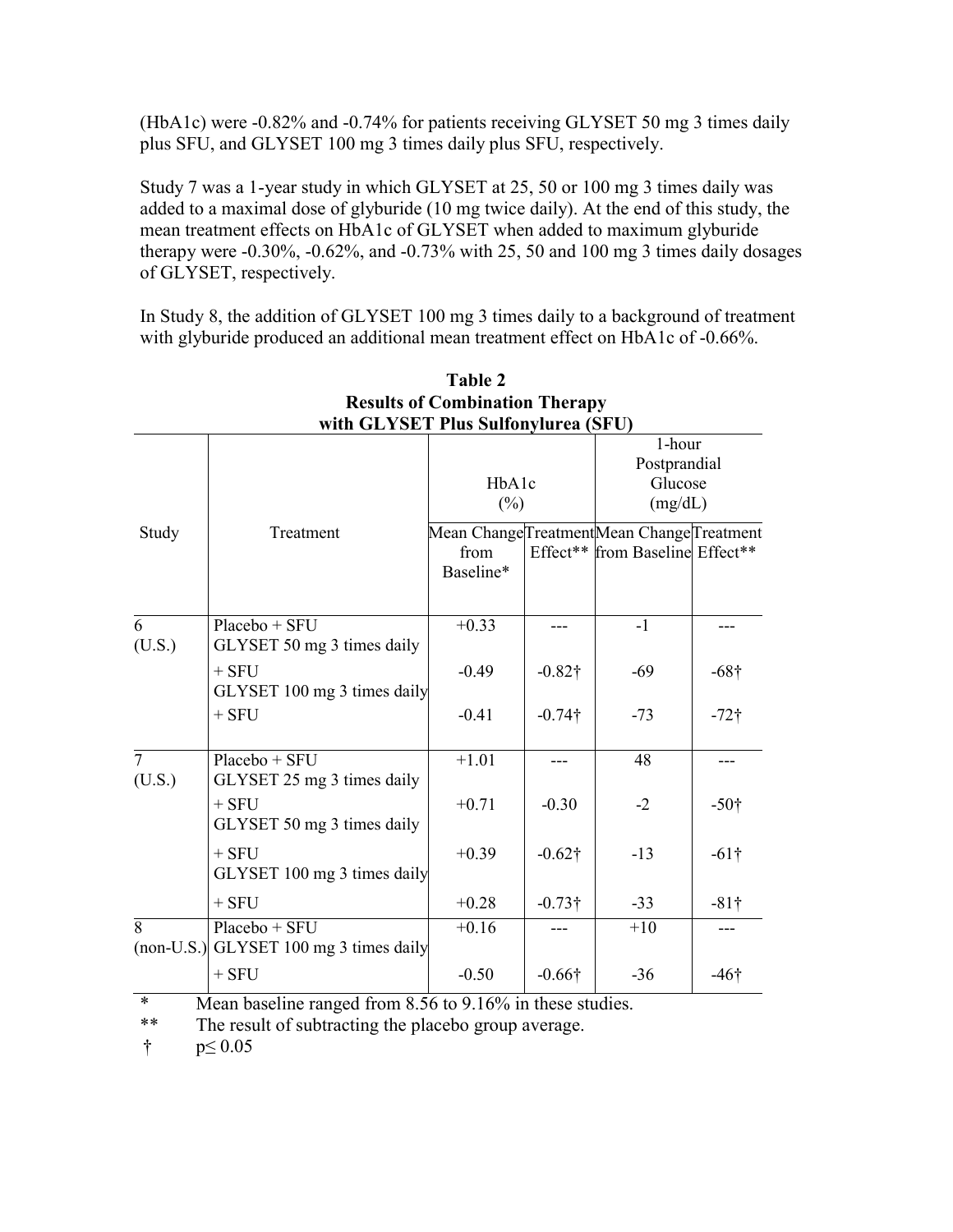#### **Dose Response**

Results from controlled, fixed-dose studies of GLYSET as monotherapy or as combination treatment with a sulfonylurea were combined to derive a pooled estimate of the difference from placebo in the mean change from baseline in glycosylated hemoglobin (HbA1c) and postprandial plasma glucose as shown in Figures 1 and 2:



Because of its mechanism of action, the primary pharmacologic effect of miglitol is manifested as a reduction in postprandial plasma glucose, as shown previously in all of the major clinical trials. GLYSET was statistically significantly different from placebo at all doses in each of the individual studies with respect to effect on mean one-hour postprandial plasma glucose, and there is a dose response from 25 to 100 mg 3 times daily for this efficacy parameter.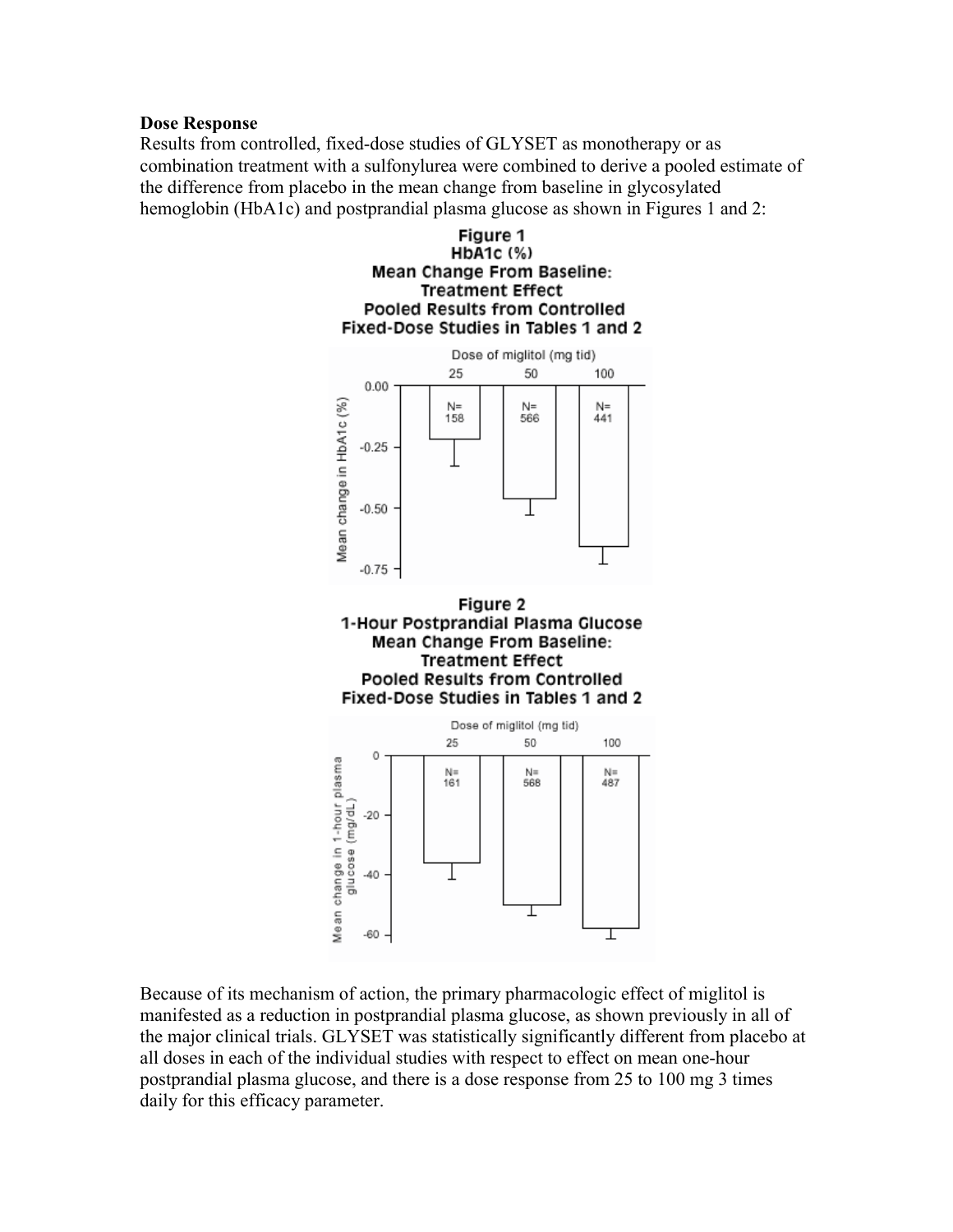### **INDICATIONS AND USAGE**

GLYSET is indicated as an adjunct to diet and exercise to improve glycemic control in adults with type 2 diabetes mellitus.

## **CONTRAINDICATIONS**

GLYSET Tablets are contraindicated in patients with:

- Diabetic ketoacidosis
- Inflammatory bowel disease, colonic ulceration, or partial intestinal obstruction, and in patients predisposed to intestinal obstruction
- Chronic intestinal diseases associated with marked disorders of digestion or absorption, or with conditions that may deteriorate as a result of increased gas formation in the intestine
- Hypersensitivity to the drug or any of its components.

### **PRECAUTIONS**

**Macrovascular Outcomes**: There have been no clinical studies establishing conclusive evidence of macrovascular risk reduction with GLYSET or any other anti-diabetic drug.

#### **General**

#### *Hypoglycemia*

Because of its mechanism of action, GLYSET, when administered alone, should not cause hypoglycemia in the fasted or postprandial state. Sulfonylureas and insulin can cause hypoglycemia. Because GLYSET Tablets given in combination with a sulfonylurea or insulin will cause a further lowering of blood glucose, it may increase the hypoglycemic potential of the sulfonylurea or insulin. Consider reducing the dose of sulfonylureas or insulin when GLYSET is used in combination with these medications.

Oral glucose (dextrose), whose absorption is not delayed by GLYSET, should be used instead of sucrose (cane sugar) in the treatment of mild-to-moderate hypoglycemia. Sucrose, whose hydrolysis to glucose and fructose is inhibited by GLYSET, is unsuitable for the rapid correction of hypoglycemia. Severe hypoglycemia may require the use of either intravenous glucose infusion or glucagon injection.

### *Loss of Control of Blood Glucose*

When diabetic patients are exposed to stress such as fever, trauma, infection, or surgery, a temporary loss of control of blood glucose may occur. At such times, temporary insulin therapy may be necessary.

#### *Renal Impairment*

Plasma concentrations of GLYSET in renally impaired volunteers were proportionally increased relative to the degree of renal dysfunction. Long-term clinical trials in diabetic patients with significant renal dysfunction (serum creatinine  $\geq 2.0$  mg/dL) have not been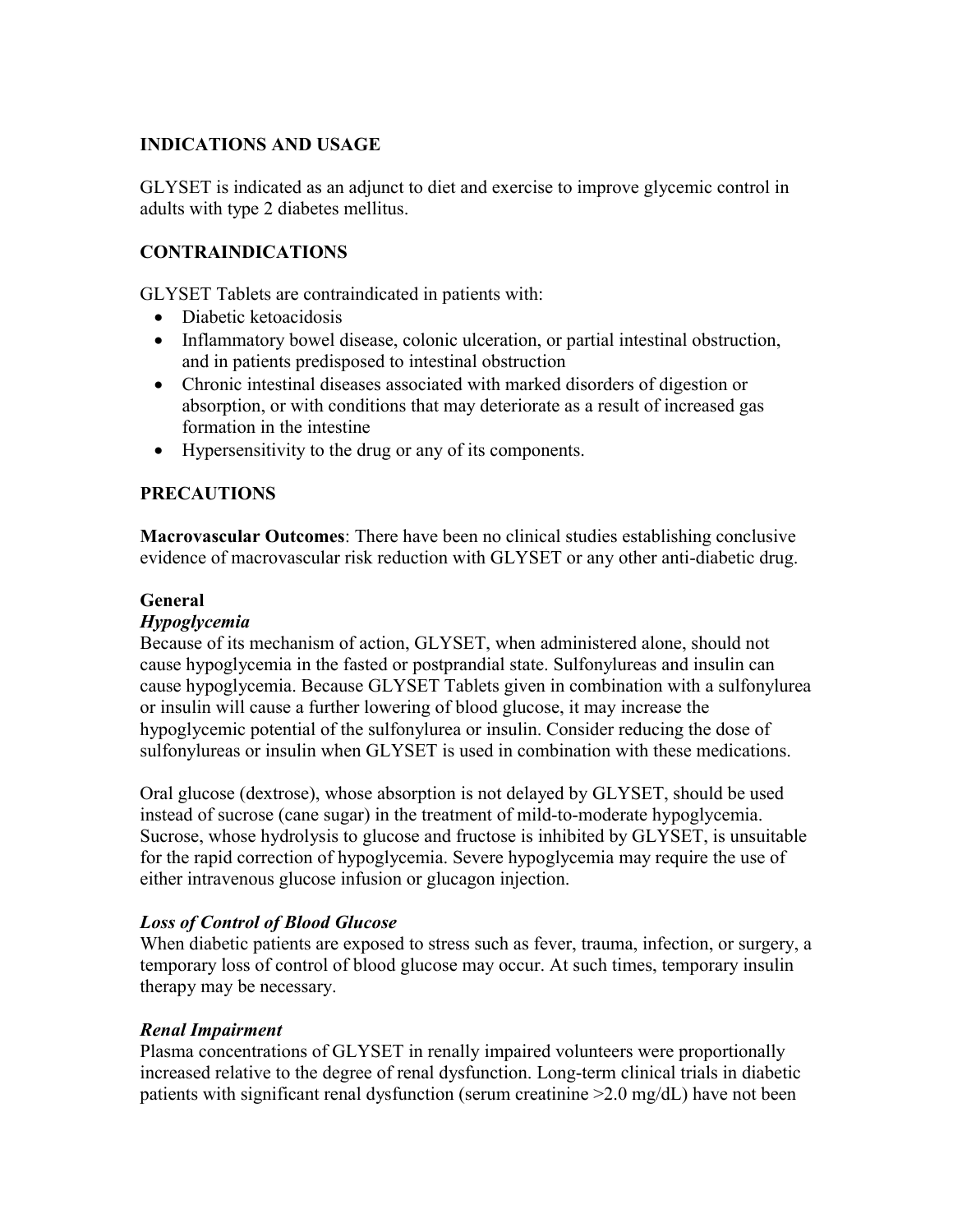conducted. Therefore, treatment of these patients with GLYSET is not recommended.

#### **Information for Patients**

The following information should be provided to patients:

- GLYSET should be taken orally three times a day at the start of each main meal. It is important to continue to adhere to dietary instructions, a regular exercise program, and regular testing of urine and/or blood glucose.
- GLYSET itself does not cause hypoglycemia when administered to patients in the fasted state. Sulfonylurea drugs and insulin, however, can lower blood sugar levels and cause symptoms or life-threatening hypoglycemia. Because GLYSET given in combination with a sulfonylurea or insulin will cause a further lowering of blood sugar, it may increase the hypoglycemic potential of these agents. The risk of hypoglycemia, its symptoms and treatment, and conditions that predispose to its development should be well understood by patients and responsible family members. Because GLYSET prevents the breakdown of table sugar, a source of glucose (dextrose, D-glucose) should be readily available to treat symptoms of low blood sugar when taking GLYSET in combination with a sulfonylurea or insulin.
- If side effects occur with GLYSET, they usually develop during the first few weeks of therapy. They are most commonly mild-to-moderate dose-related gastrointestinal effects, such as flatulence, soft stools, diarrhea, or abdominal discomfort, and generally diminish in frequency and intensity with time. Discontinuation of drug usually results in rapid resolution of these gastrointestinal symptoms.

#### **Physician Counseling Information for Patients:**

In initiating treatment for type 2 diabetes, diet should be emphasized as the primary form of treatment. Caloric restriction and weight loss are essential in the obese diabetic patient. Proper dietary management alone may be effective in controlling the blood glucose and symptoms of hyperglycemia. The importance of regular physical activity should also be stressed, and cardiovascular risk factors should be identified and corrective measures taken where possible. Use of GLYSET or other antidiabetic medications must be viewed by both the physician and patient as a treatment in addition to diet and not as a substitution or as a convenient mechanism for avoiding dietary restraint. Furthermore, loss of blood glucose control on diet alone may be transient, thus requiring only shortterm administration of GLYSET or other antidiabetic medications. Maintenance or discontinuation of GLYSET or other antidiabetic medications should be based on clinical judgment using regular clinical and laboratory evaluations.

### **Laboratory Tests**

Therapeutic response to GLYSET may be monitored by periodic blood glucose tests. Measurement of glycosylated hemoglobin levels is recommended for the monitoring of long-term glycemic control.

#### **Drug Interactions**

Several studies investigated the possible interaction between miglitol and glyburide. In six healthy volunteers given a single dose of 5 mg glyburide on a background of 6 days treatment with miglitol (50 mg 3 times daily for 4 days followed by 100 mg 3 times daily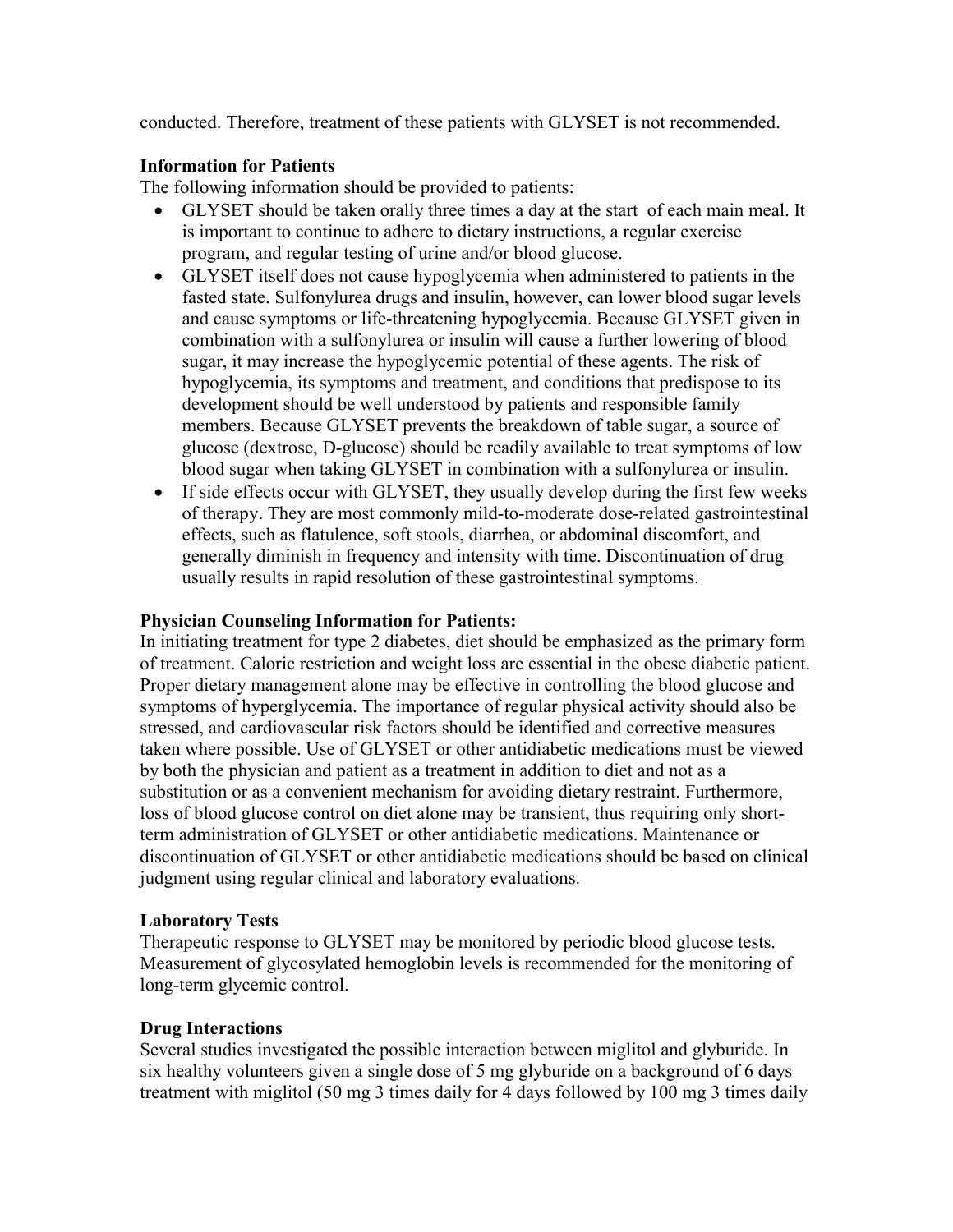for 2 days) or placebo, the mean  $C_{\text{max}}$  and AUC values for glyburide were 17% and 25% lower, respectively, when glyburide was given with miglitol. In a study in diabetic patients in which the effects of adding miglitol 100 mg 3 times daily for 7 days or placebo to a background regimen of 3.5 mg glyburide daily were investigated, the mean AUC value for glyburide was 18% lower in the group treated with miglitol, although this difference was not statistically significant. Information on a potential interaction with glyburide was obtained from one of the large U.S. clinical trials (Study 7) in which patients were dosed with either miglitol or placebo on a background of glyburide 10 mg twice daily. At the 6-month and 1-year clinic visits, patients taking concomitant miglitol 100 mg 3 times daily exhibited mean Cmax values for glyburide that were 16% and 8% lower, respectively, compared to patients taking glyburide alone. However, these differences were not statistically significant. Thus, although there was a trend toward lower AUC and  $C_{\text{max}}$  values for glyburide when co-administered with GLYSET, no definitive statement regarding a potential interaction can be made based on the foregoing three studies.

The effect of miglitol (100 mg 3 times daily for 7 days) on the pharmacokinetics of a single 1000 mg dose of metformin was investigated in healthy volunteers. Mean AUC and  $C_{\text{max}}$  values for metformin were 12% to 13% lower when the volunteers were given miglitol as compared with placebo, but this difference was not statistically significant.

In a study with healthy volunteers, co-administration of either 50 mg or 100 mg miglitol 3 times daily together with digoxin reduced the average plasma concentrations of digoxin by 19% and 28%, respectively. However, in diabetic patients under treatment with digoxin, plasma digoxin concentrations were not altered by co-administration of miglitol 100 mg 3 times daily for 14 days.

Other healthy volunteer studies have demonstrated that miglitol may significantly reduce the bioavailability of ranitidine and propranolol by 60% and 40%, respectively. No effect of miglitol was observed on the pharmacokinetics or pharmacodynamics of either warfarin or nifedipine.

Intestinal adsorbents (e.g., charcoal) and digestive enzyme preparations containing carbohydrate-splitting enzymes (e.g., amylase, pancreatin) may reduce the effect of GLYSET and should not be taken concomitantly.

In 12 healthy males, concomitantly administered antacid did not influence the pharmacokinetics of miglitol.

#### **Carcinogenesis, Mutagenesis, and Impairment of Fertility**

Miglitol was administered to mice by the dietary route at doses as high as approximately 500 mg/kg body weight (corresponding to greater than 5 times the exposure in humans based on AUC) for 21 months. In a two-year rat study, miglitol was administered in the diet at exposures comparable to the maximum human exposures based on AUC. There was no evidence of carcinogenicity resulting from dietary treatment with miglitol.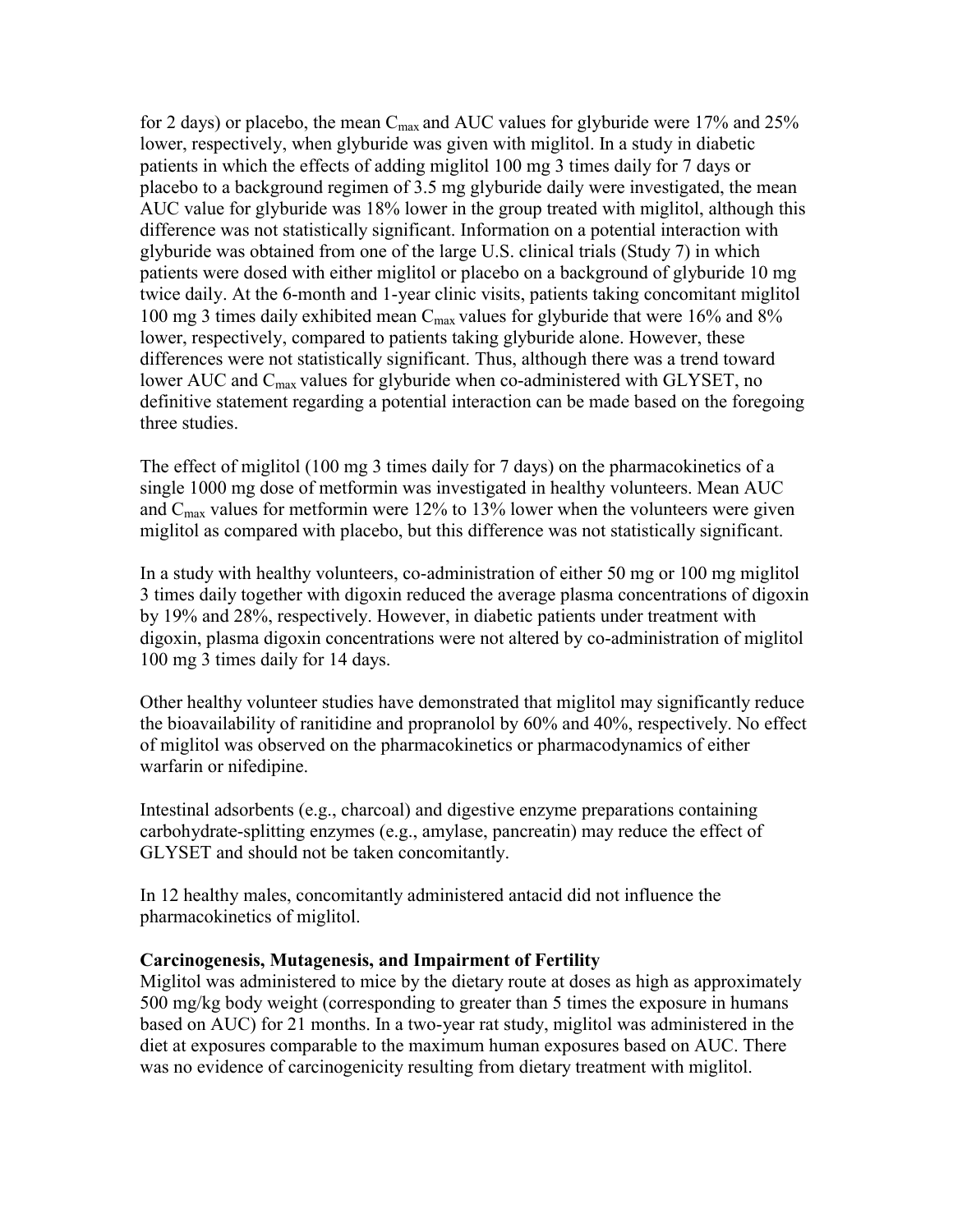*In vitro,* miglitol was found to be nonmutagenic in the bacterial mutagenesis (Ames) assay and the eukaryotic forward mutation assay (CHO/HGPRT). Miglitol did not have any clastogenic effects *in vivo* in the mouse micronucleus test. There were no heritable mutations detected in dominant lethal assay.

A combined male and female fertility study conducted in Wistar rats treated orally with miglitol at dose levels of 300 mg/kg body weight (approximately 8 times the maximum human exposure based on body surface area) produced no untoward effect on reproductive performance or capability to reproduce. Survival, growth, development, and fertility of the offspring were not compromised.

#### **Pregnancy**

#### *Teratogenic Effects*

The safety of GLYSET in pregnant women has not been established. Developmental toxicology studies have been performed in rats at doses of 50, 150 and 450 mg/kg, corresponding to levels of approximately 1.5, 4, and 12 times the maximum recommended human exposure based on body surface area. In rabbits, doses of 10, 45, and 200 mg/kg corresponding to levels of approximately 0.5, 3, and 10 times the human exposure were examined. These studies revealed no evidence of fetal malformations attributable to miglitol. Doses of miglitol up to 4 and 3 times the human dose (based on body surface area), for rats and rabbits respectively, did not reveal evidence of impaired fertility or harm to the fetus. The highest doses tested in these studies, 450 mg/kg in the rat and 200 mg/kg in the rabbit promoted maternal and/or fetal toxicity. Fetotoxicity was indicated by a slight but significant reduction in fetal weight in the rat study and slight reduction in fetal weight, delayed ossification of the fetal skeleton and increase in the percentage of non-viable fetuses in the rabbit study. In the peri-postnatal study in rats, the NOAEL (No Observed Adverse Effect Level) was 100 mg/kg (corresponding to approximately four times the exposure to humans, based on body surface area). An increase in stillborn progeny was noted at the high dose (300 mg/kg) in the rat peripostnatal study, but not at the high dose (450 mg/kg) in the delivery segment of the rat developmental toxicity study. Otherwise, there was no adverse effect on survival, growth, development, behavior, or fertility in either the rat developmental toxicity or peripostnatal studies. There are however, no adequate and well-controlled studies in pregnant women. Because animal reproduction studies are not always predictive of human response, miglitol should be used during pregnancy only if clearly needed.

### **Nursing Mothers**

Miglitol has been shown to be excreted in human milk to a very small degree. Total excretion into milk accounted for 0.02% of a 100 mg maternal dose. The estimated exposure to a nursing infant is approximately 0.4% of the maternal dose. Although the levels of miglitol reached in human milk are exceedingly low, it is recommended that GLYSET not be administered to a nursing woman.

#### **Pediatric Use**

Safety and effectiveness of GLYSET in pediatric patients have not been established.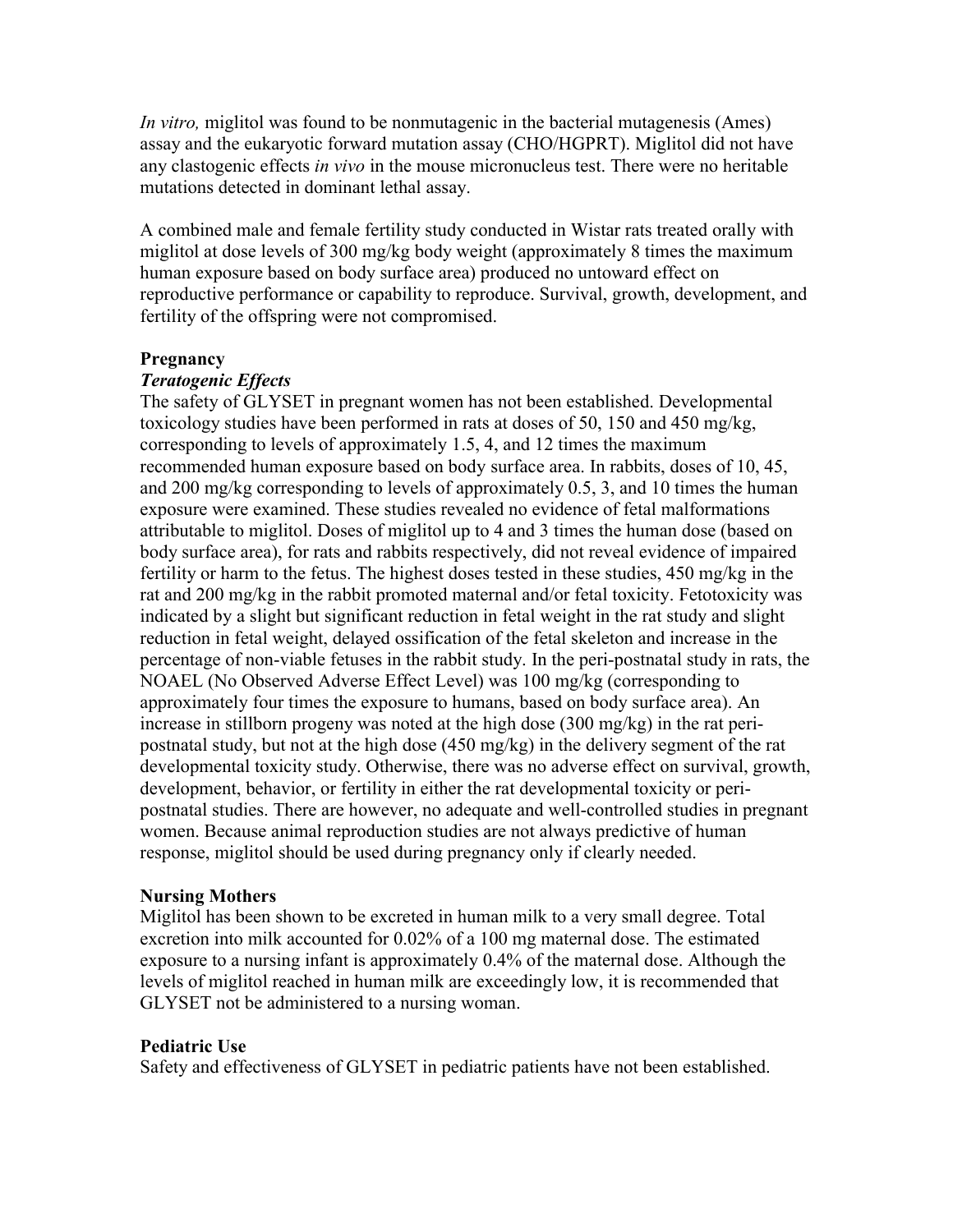#### **Geriatric Use**

Of the total number of subjects in clinical studies of GLYSET in the United States, patients valid for safety analyses included 24% over 65, and 3% over 75. No overall differences in safety and effectiveness were observed between these subjects and younger subjects. The pharmacokinetics of miglitol were studied in elderly and young males (n=8) per group). At the dosage of 100 mg 3 times daily for 3 days, no differences between the two groups were found.

## **ADVERSE REACTIONS**

#### **Gastrointestinal**

Gastrointestinal symptoms are the most common reactions to GLYSET Tablets. In U.S. placebo-controlled trials, the incidences of abdominal pain, diarrhea, and flatulence were 11.7%, 28.7%, and 41.5% respectively in 962 patients treated with GLYSET 25 100 mg 3 times daily, whereas the corresponding incidences were 4.7%, 10.0%, and 12.0% in 603 placebo-treated patients. The incidence of diarrhea and abdominal pain tended to diminish with continued treatment.

#### **Dermatologic**

Skin rash was reported in 4.3% of patients treated with GLYSET compared to 2.4% of placebo-treated patients. Rashes were generally transient and most were assessed as unrelated to GLYSET by physician investigators.

#### **Abnormal Laboratory Findings**

Low serum iron occurred more often in patients treated with GLYSET (9.2%) than in placebo-treated patients (4.2%) but did not persist in the majority of cases and was not associated with reductions in hemoglobin or changes in other hematologic indices.

#### **Postmarketing Experience**

The following adverse reactions have been reported during post-approval use of GLYSET. Because these reactions are reported voluntarily from a population of uncertain size, it is generally not possible to reliably estimate their frequency or establish a causal relationship to drug exposure.

*Gastrointestinal Disorders:* ileus (including paralytic ileus), subileus, gastrointestinal pain, nausea, abdominal distention.

- Pneumatosis Cystoides Intestinalis
	- There have been rare postmarketing reports of pneumatosis cystoides intestinalis associated with the use of alpha-glucosidase inhibitors, including GLYSET. Pneumatosis cystoides intestinalis may present with symptoms of diarrhea, mucus discharge, rectal bleeding, and constipation. Complications may include pneumoperitoneum, volvulus, intestinal obstruction, intussusception, intestinal hemorrhage, and intestinal perforation. If pneumatosis cystoides intestinalis is suspected, discontinue Glyset and perform the appropriate diagnostic imaging.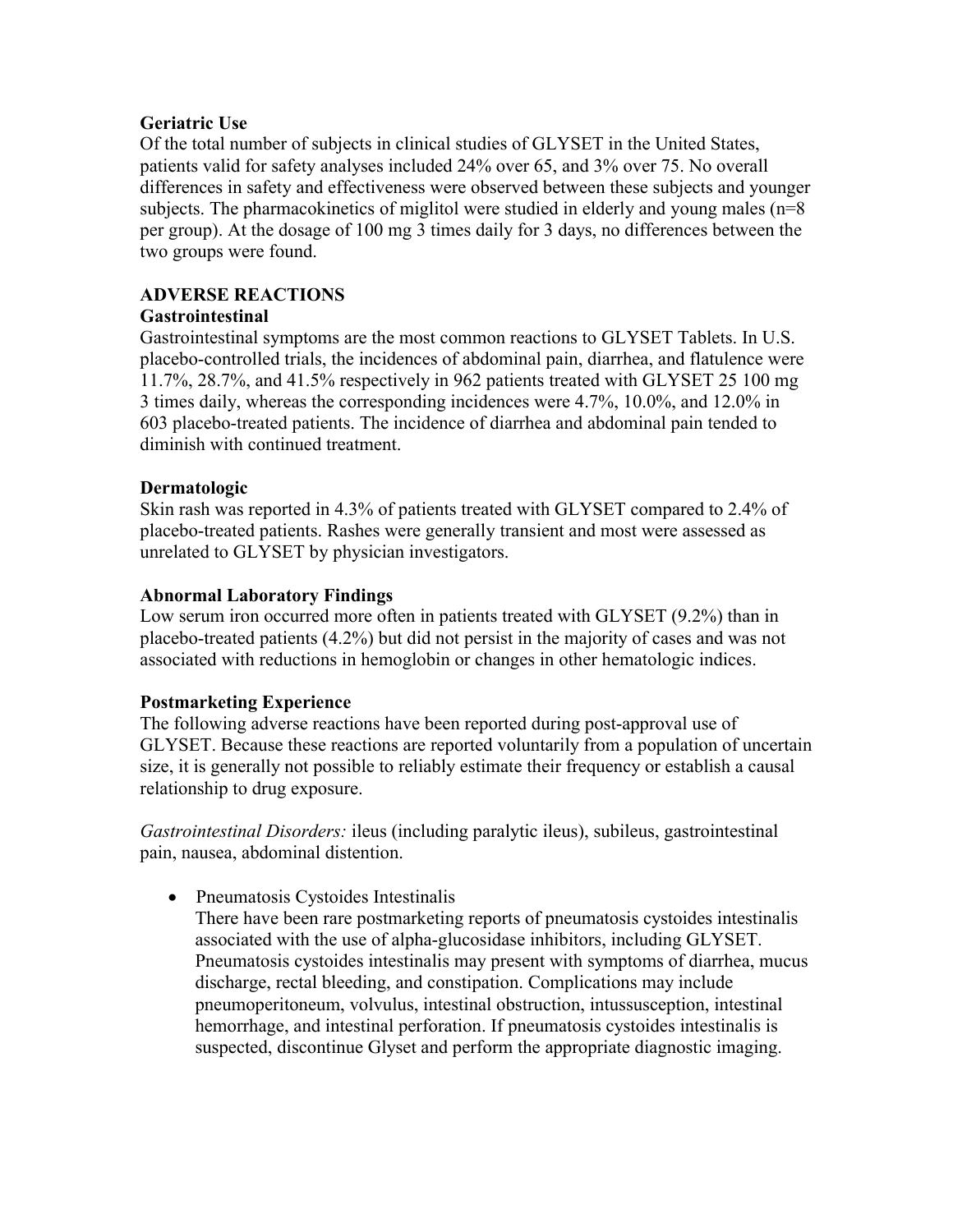#### **OVERDOSAGE**

Unlike sulfonylureas or insulin, an overdose of GLYSET tablets will not result in hypoglycemia. An overdose may result in transient increases in flatulence, diarrhea, and abdominal discomfort. Because of the lack of extra-intestinal effects seen with GLYSET, no serious systemic reactions are expected in the event of an overdose.

#### **DOSAGE AND ADMINISTRATION**

There is no fixed dosage regimen for the management of diabetes mellitus with GLYSET Tablets or any other pharmacologic agent. Dosage of GLYSET must be individualized on the basis of both effectiveness and tolerance while not exceeding the maximum recommended dosage of 100 mg 3 times daily. GLYSET should be taken three times daily at the start of each main meal. GLYSET should be started at 25 mg, and the dosage gradually increased both to reduce gastrointestinal adverse effects and to permit identification of the minimum dose required for adequate glycemic control of the patient.

During treatment initiation and dose titration one-hour postprandial plasma glucose may be used to determine the therapeutic response to GLYSET and identify the minimum effective dose for the patient. Thereafter, glycosylated hemoglobin should be measured at intervals of approximately 3 months. The therapeutic goal should be to decrease both postprandial plasma glucose and glycosylated hemoglobin levels to normal or near normal by using the lowest effective dose of GLYSET, either as monotherapy or in combination with a sulfonylurea.

#### **Initial Dosage**

The recommended starting dosage of GLYSET is 25 mg, given orally three times daily at the start of each main meal. However, some patients may benefit by starting at 25 mg once daily to minimize gastrointestinal adverse effects, and gradually increasing the frequency of administration to 3 times daily.

#### **Maintenance Dosage**

The usual maintenance dose of GLYSET is 50 mg taken 3 times daily, although some patients may benefit from increasing the dose to 100 mg 3 times daily. To allow adaptation to potential gastrointestinal adverse effects, it is recommended that GLYSET therapy be initiated at a dosage of 25 mg 3 times daily, then gradually titrated upward to allow adaptation. After 4 to 8 weeks of the 25 mg 3 times daily regimen, the dosage should be increased to 50 mg 3 times daily for approximately three months, following which a glycosylated hemoglobin level should be measured to assess therapeutic response. If at that time, the glycosylated hemoglobin level is not satisfactory, the dosage may be further increased to 100 mg 3 times daily, the maximum recommended dosage.

Pooled data from controlled studies suggest a dose-response for both HbA1c and onehour postprandial plasma glucose throughout the recommended dosage range. However, no single study has examined the effect on glycemic control of titrating patients' doses upwards within the same study. If no further reduction in postprandial glucose or glycosylated hemoglobin levels is observed with titration to 100 mg 3 times daily, consideration should be given to lowering the dose. Once an effective and tolerated